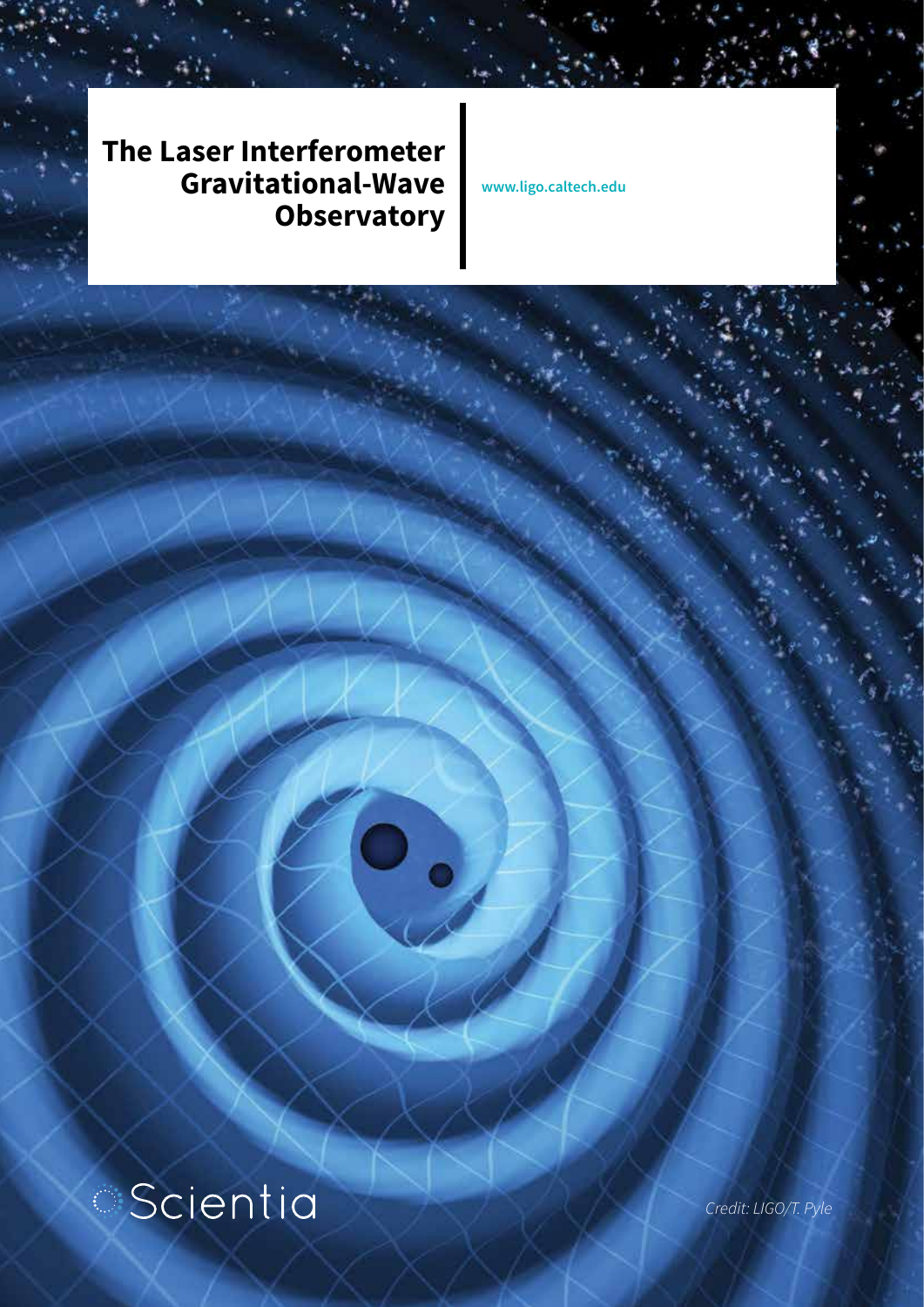On the 14th of September 2015 scientists at the Laser Interferometer Gravitational-Wave Observatory observed ripples in the fabric of spacetime for the very first time. These ripples, known as gravitational waves, arrived at Earth from a cataclysmic event in the distant universe. First predicted by Albert Einstein a century ago, this discovery marks the last remaining test for his theory of general relativity, and opens up a new window into our understanding of the cosmos.

The gravitational waves were picked up by the two LIGO detectors operating in unison – one located in Livingston, Louisiana, and the other in Hanford, Washington. Here, we have had the pleasure of speaking with **Dr Kiwamu Izumi**, a researcher working at the LIGO Hanford site, who tells us all about gravitational waves, the first day they were detected, and what the future holds for this new field of gravitational wave astronomy.

**Please tell us about the day that gravitational waves were first detected. Did you immediately know that the signal was real?**

The first gravitational wave signal, named GW150914, reached the earth at 2:50 AM on September 14th, pacific time. Several hours later, I woke up and drove in to the Hanford observatory as usual but did not know about the event. Then we had a site-wide meeting at 8:30 to discuss various things. However, interestingly, nobody talked aloud about the event that was detected in the early morning during the meeting although some of us already knew it by the alert and emails. So for me, it was one of those usual days until the mid-morning. After the meeting, one of my bosses came to my office and told my office mate, Sheila Dwyer, and me that there was an interesting candidate event in the early morning so we should immediately check the instrument status at the time of the event. I was not fully convinced whether the detection was real at the beginning. The official observation run had not even started although the instrument had been fully functional with high sensitivity. My initial thought was that it could be noise or a synthesised signal injected by someone for testing purposes. A number of people then spent hours in the afternoon to check the instrument status and confirmed that the instrument had been in a good shape.

#### **What exactly are gravitational waves, and how they are generated?**

Gravitational waves are ripples of space-time predicted by Albert Einstein a century ago in 1916, as a consequence of his theory of general relativity. In the theory, gravitation is described by the distortion of space-time as opposed to a Newtonian force. General



## **THE LASER INTERFEROMETER GRAVITATIONAL-WAVE OBSERVATORY**

relativity predicts that gravitational waves can be radiated from a moving mass similarly to electro-magnetic waves radiated by a moving charge. A big difference between gravitational and electro-magnetic radiation is that the amplitude of gravitational waves one can produce in a laboratory is so small that it is extremely impractical to generate and observe them in a laboratory. Instead, to radiate gravitational waves with large amplitude, one essentially needs an astrophysical system with highly accelerated massive objects, for example, the merger of two black holes.

#### **So how do the LIGO detectors work? And how can they detect space-time deformations that are so infinitesimally tiny?**

LIGO uses a laser interferometer to sense the distortion of space-time. It is essentially the same as the Michelson-Morley experiment in which light is split by a beam splitter and each beam is reflected back by a mirror to the beam splitter, resulting in an interference pattern in the light detected at the other side of the beam splitter. With such a setup, one can measure difference between the distances of two arms caused by the passage of gravitational waves.

A key point is that gravitational waves induce strain in the arm lengths. This means that the longer the arm lengths are the greater the displacement in the arm lengths is. This is the reason why the LIGO interferometer has such a long arm length of 4 km. Ultimately the sensitivity should be limited only by fundamental physics such as quantum and statistical mechanics.

**'I was not fully convinced whether the detection was real at the beginning. My initial thought was that it could be noise or a synthesised signal injected by someone for testing purposes.'**